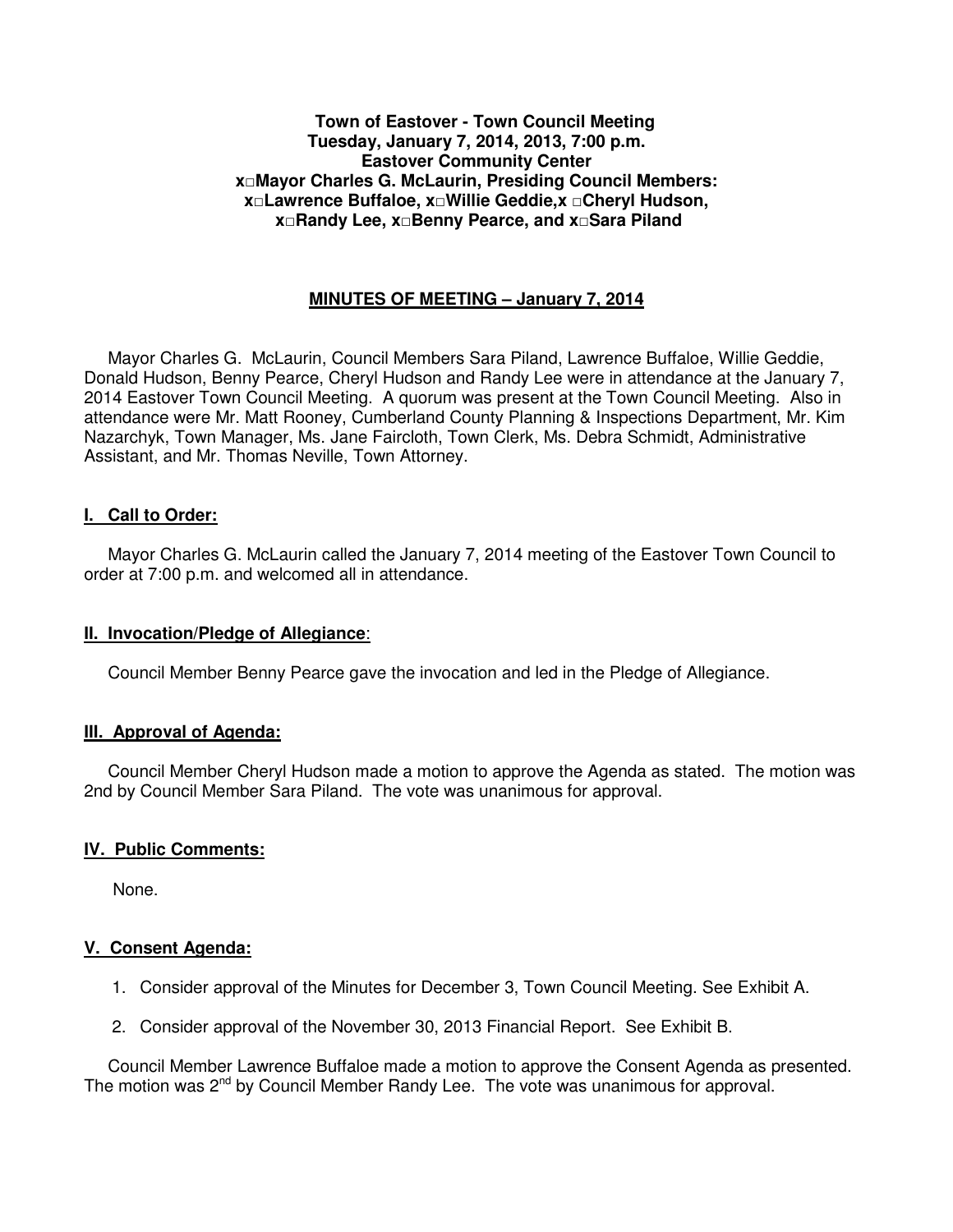#### **VI. Discussion Agenda:**

#### **Agenda Item #1:**

 **PUBLIC HEARING CASE NO. P13-47. REZONING OF 50.74+/- ACRES FROM RR RURAL RESIDENTIAL TO RR RURAL RESIDENTIAL/DD DENSITY DEVELOPMENT/CZ CONDITIONAL ZONING DISTRICT FOR AN 87 LOT RESIDENTIAL SUBDIVISION OR TO A MORE RESTRICTIVE ZONING DISTRICT; LOCATED AT 4329 DUNN ROAD AND WEST OF DUNN ROAD (US HWY 301), NORTHEAST OF SR 1722 (BEARD ROAD); SUBMITTED BY GENE F. WILLIFORD, SR. ON BEHALF OF WINGATE PROPERTIES LLC. (OWNER). (EASTOVER).** 

Mayor Charles G. McLaurin stated the Council will resume discussion of **CASE NO. P13-47.**

 Mr. Matt Rooney, Cumberland County Planning and Inspections Department, briefed the Council with facts regarding **CASE NO. P13-47.** The original request is for rezoning 50.74+/- acres from RR rural residential to RR rural residential/DD density development/CS conditional zoning district for an 87 lot subdivision located at 4329 Dunn Road, west of Highway 301 and north east of Beard Road. The Council requested a modification from RR rural residential to R20 rural residential during the December 3, 2013 Town Council meeting.

He presented the Council with the  $2^{nd}$  Draft dated December 20, 2013 which contained draft Corrected Condition No. 9: (Manufactured homes are not a permitted use within this development) and Condition No. 10: (The common area (open space) will be protected and maintained in its current state). No development is to occur on any area designated "open space" on the approved plan.

 Council Member Sara Piland asked Mr. Matt Rooney to explain why Eastover is moving towards density development. He stated that the open space is more desirable and the developer will not have to invest as much for infrastructure. A conditional zoning means "you see what you get". Without conditional zoning, the governing board does not have an opportunity to see the site plan and there is no binding on the part of the developer.

 Mr. Kim Nazarchyk, Town Manager, said Town Attorney Neville suggested modification of the condition sheet to add that no manufactured homes will be on this property and the open space will remain undeveloped as part of the site plan for the future.

 Attorney J. Duane Gilliam, Jr. stated that the Cumberland County Planning Staff wanted a stub street and said there might be minor revisions but it doesn't affect the 87 units. As part of the proposal, he requested that the Council authorize the Cumberland County Planning Staff to approve the number of lots and minor modifications without having to come back to the Council for approval. There is no objection to the conditional rewording and contingencies. Attorney Gilliam stated that there will still be 40% open space with lot averages greater than 20,000 square feet.

 Mr. Gene F. Williford, Wingate Properties, LLC, is agreeable with the modifications and he will sign the conditional zoning district  $2^{nd}$  draft statement.

 Mr. David Averette, Averette Engineering Company, agreed to the R20 provision and with the conditional use. He said it will be the same thing. The street stub was approved by the Cumberland County Planning Board. The engineers want the Council to allow the Cumberland County Planning Staff to approve the new layout as long as they don't exceed density requirements and have at least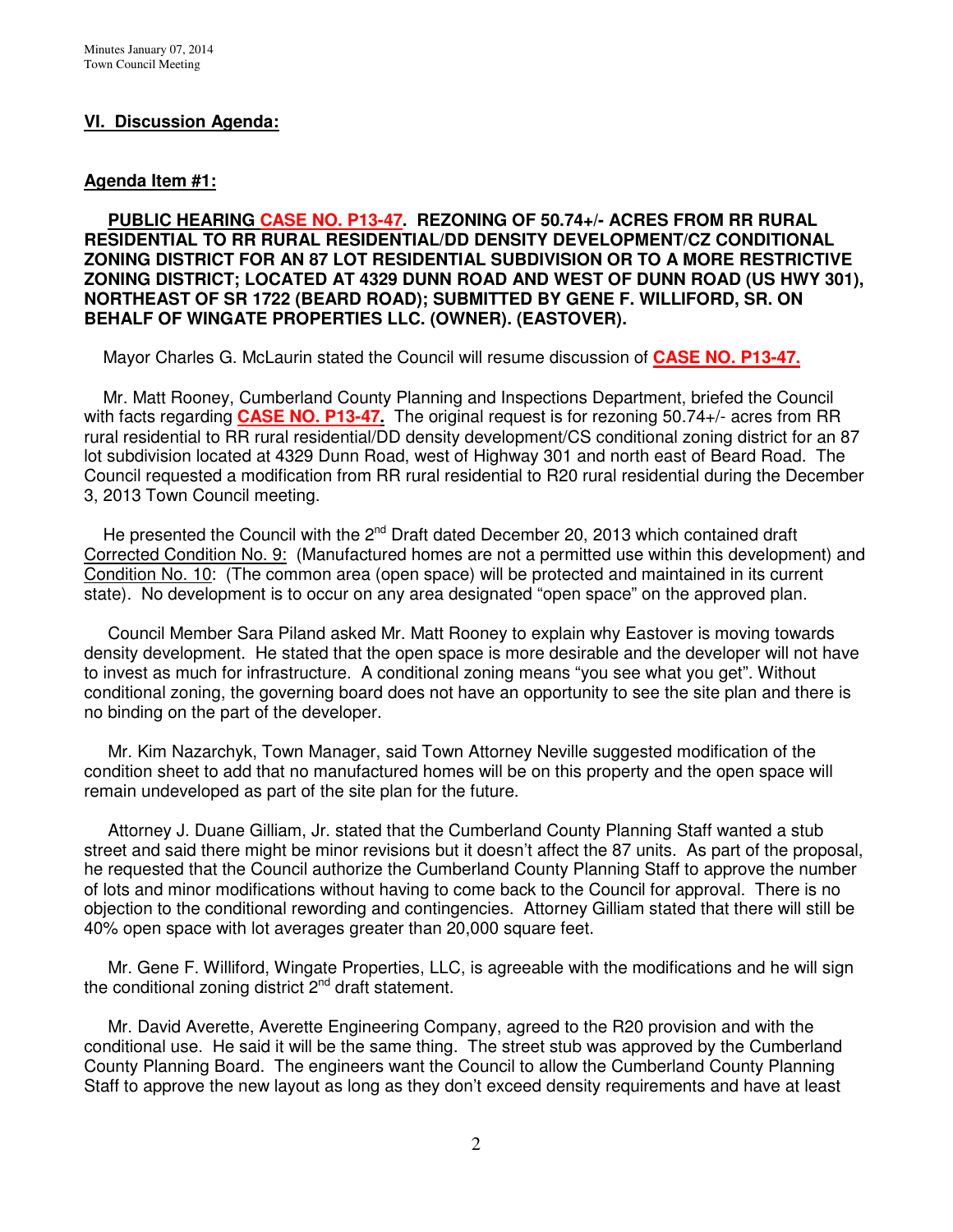40% open space with lot averages greater than 20,000 square feet. This is a preliminary drawing and the engineers need the ability to tweak the plan.

 Council Member Sara Piland has no problem with tweaking the 87 lot residential subdivision plan as long the Cumberland County Planning Staff coordinates with Mr. Kim Nazarchyk, Eastover Town Manager.

 Council Member Randy Lee requested that the Town Council Members extend the same courtesy to Mr. Andy Smith for rezoning from farmland to a residential subdivision on his property when Mr. Andy Smith will no longer be able to farm his land.

 Council Member Sara Piland made a motion that the Council approve **CASE NO. P13-47. REZONING OF 50.74+/- ACRES FROM RR RURAL RESIDENTIAL TO RR RURAL RESIDENTIAL/DD DENSITY DEVELOPMENT/CZ CONDITIONAL ZONING DISTRICT FOR AN 87 LOT RESIDENTIAL SUBDIVISION** provided the petitioner comply with all of the conditions including the modified Conditions No. 9 and No. 10 and if any minor adjustments are necessary, the Cumberland County Planning Staff will consult with the Town Manager. Also given the fact that the Cumberland County Planning Staff has recommended the stub out and it is not shown on this particular map, the Council also needs to approve the street stub tonight. The motion was 2nd by Council Member Lawrence Buffaloe. The vote was unanimous for approval.

## **Agenda Item #2:**

## **Special Presentation by Ms. Desiree White from the Local Government Federal Credit Union.**

 Ms. Desiree White provided a briefing to the Town Council Members on the Local Government Federal Credit Union (LGFCU). She stated that you will never see billboards or advertisement, their objective is to connect with people. They serve municipalities, boards, elected officials, volunteers and their families. They are the fourth  $(4<sup>th</sup>)$  largest in the nation with over 233,000 members. They provide smart advantages with on-line services, financial planners, scholarships, free checking, and notary services. She stated that there is a \$25.00 fee to join and their office is located on West Jones Street in Raleigh, NC.

## **Agenda Item #3:**

#### **Consideration of School Ordinance.**

 Mr. Kim Nazarchyk, Town Manager, requested that the Council consider approval of the request from the Cumberland County School Board. He has been contacted by Dr. Frank Till, Jr. Superintendent of the Cumberland County Schools. This request is to adopt the County School Ordinance as part of a community statement to make the schools safe from negative influences. This ordinance restricts people from loitering within a 1000 feet of the school zone for more than 5 (five) minutes.

 Council Member Randy Lee said he has read this ordinance and does not like it. Basically, because there is too much grey area and it puts too much responsibility on the Town of Eastover. He asked "Is it worth the paper it is written on"? It needs to be enforceable.

Mr. Thomas Neville, Town Attorney, made preliminary phone calls and stated that the City of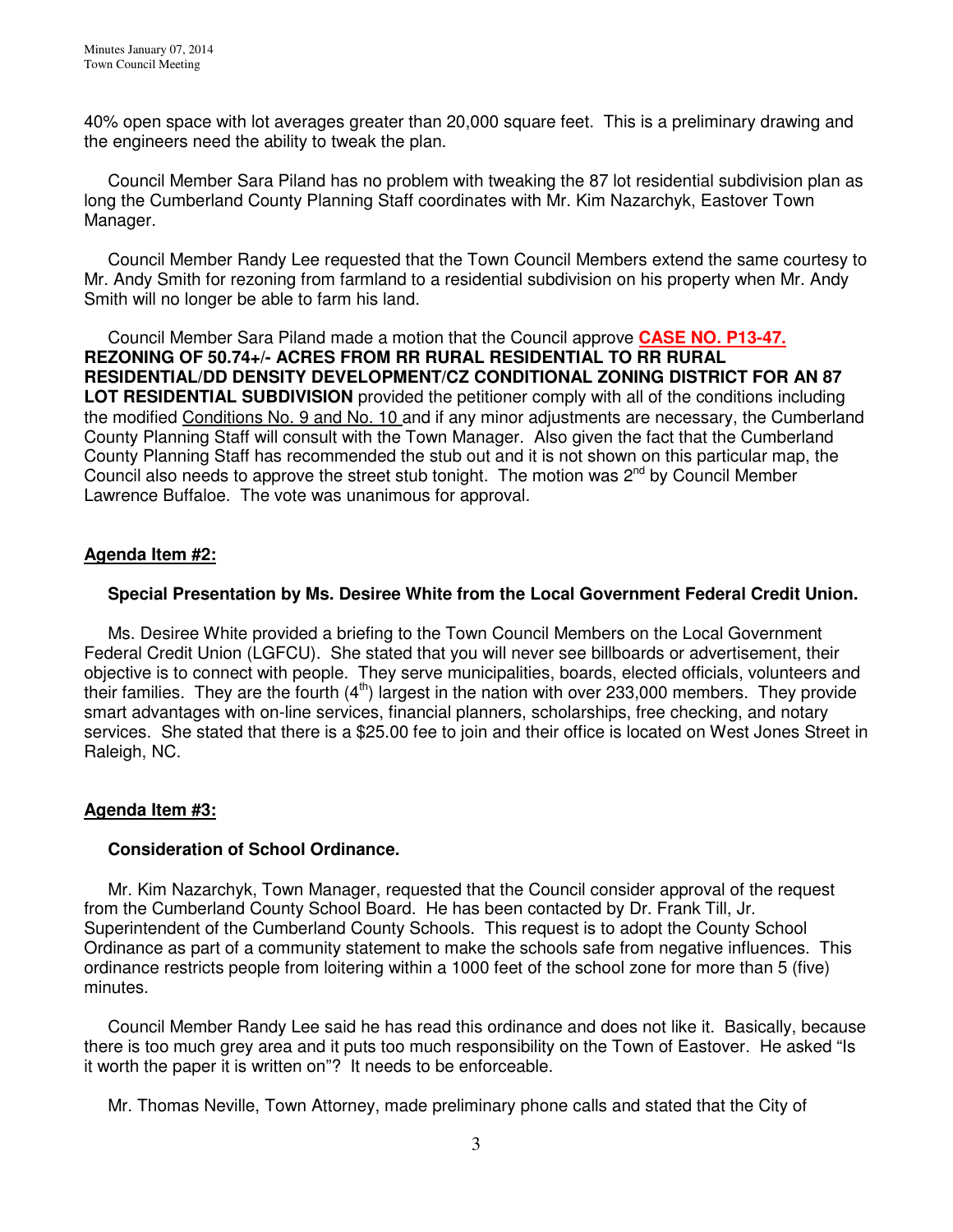Fayetteville has not approved this Ordinance. He also stated that Cumberland County has approved this Ordinance.

 Council Member Sara Piland stated that in the past it was a very convoluted process to keep persons who were negative influences from coming onto school grounds. The Cumberland County School System has a program in place called Community Schools. This allows the community to use the schools by consent. The principal at Armstrong Elementary School grants permission to the Town of Eastover for use during Heritage Day.

 Council Member Cheryl Hudson asked if they adopt the Ordinance, will it provide more legality for schools to contact the Sheriff to enforce law on school property. Council Member Cheryl Hudson stated that she basically looks at this as Eastover supporting the Sherriff's Department and Cumberland County Schools. Cumberland County has already adopted this Ordinance and the Sherriff's Department can enforce it.

 Council Member Benny Pearce stated that our Superintendent of Schools should ask our Legislature to put this into law.

 Mr. Kim Nazarchyk, Town Manager stated that the Sheriff's Department is in agreement with this Ordinance.

 Council Member Lawrence Buffaloe made a motion to approve the Cumberland County School Ordinance as long as it can be tweaked later based on case law or what the courts say. The motion was 2<sup>nd</sup> by Council Member Sara Piland. The vote was unanimous for approval.

# **Agenda Item #4:**

## **Consider Request from Lexington Homeowners.**

Mr. Kim Nazarchyk, stated that the Lexington Subdivision off Middle Road was originally designed to be the same subdivision on both sides of the canal between Town of Eastover and City of Fayetteville. After the developer built the subdivision on the Town of Eastover side, he decided that he wanted to change the  $2^{nd}$  part of the development. Cumberland County turned down his request, but the City of Fayetteville annexed the property and allowed high density development (250 units on 25 acres). The Lexington Home Owners Association (HOA) now own all common property within its physical boundaries as depicted in the plot filed at the Cumberland County Courthouse. The Lexington HOA is requesting that the Eastover Town Council support the Lexington at Eastover HOA in its efforts to keep the City of Fayetteville from connecting the future Lexington Woods Subdivision, City of Fayetteville to Lexington at Eastover via construction of a pedestrian bridge at the end of Willowbrae Drive.

 Mr. Mario Gabriel, Jr. is the President Elect for the Lexington Home Owners Association. He said that the bridge would deprive them from having access the common park area, bring about unnecessary traffic into an area which lacks sidewalks placing their kids in peril from careless drivers; cause traffic and parking density problems above their capabilities and inevitably expose their private properties to criminal intent of those strangers to their community. Mr. Mario Gabriel stated that Mr. John Elliott, Vice-President Elect for the Lexington HOA tried to get information from the City of Fayetteville planners, but has been unable to get any answers. Mr. Gabriel also stated that this bridge will allow Eastover residents access to the City of Fayetteville community park.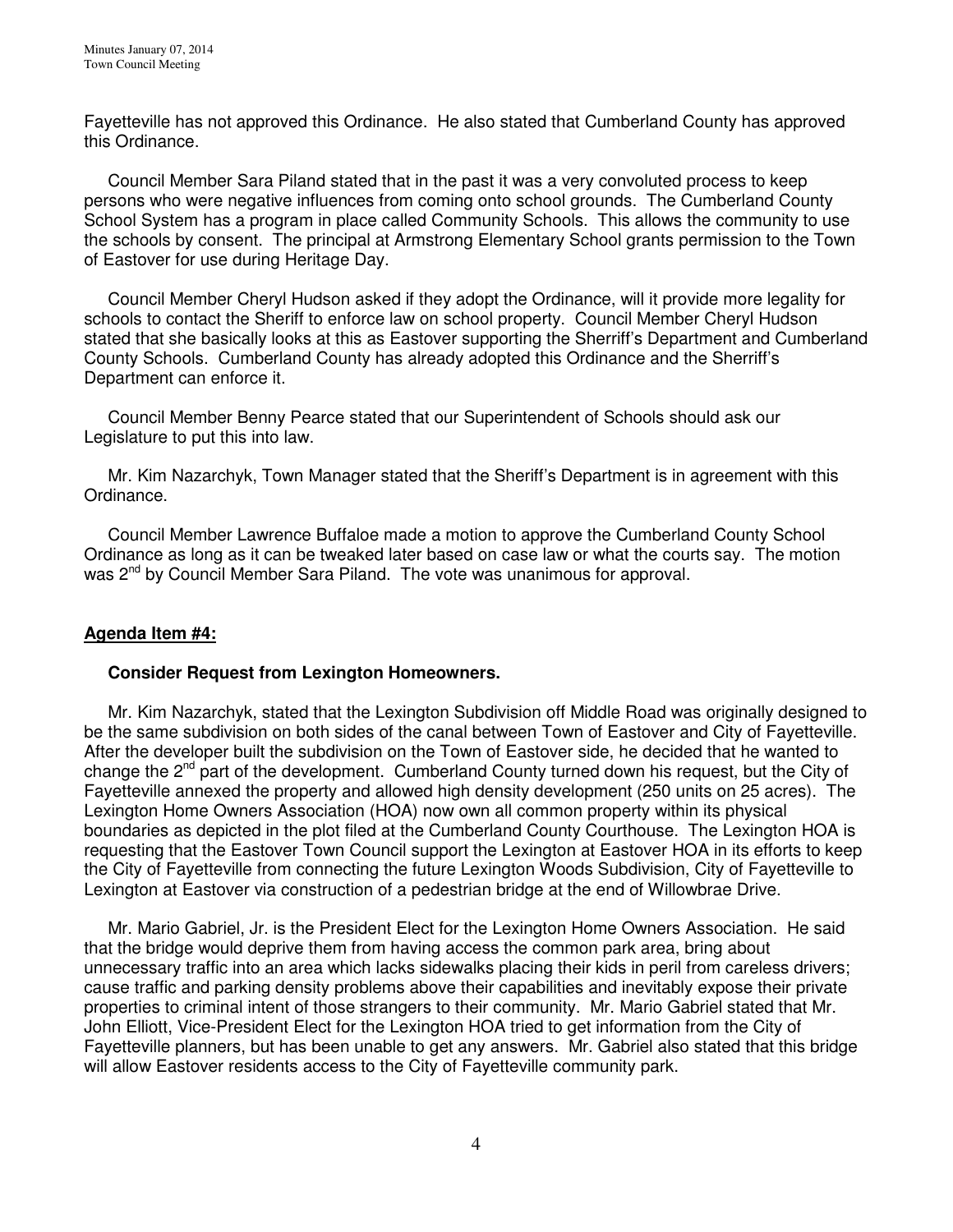Council Member Lawrence Buffaloe made a motion to adopt this request for the Eastover Town Council to show their support and do whatever they can to help protect the Lexington at Eastover Subdivision from having a bridge constructed over the canal into their subdivision and protect their property. The motion was 2<sup>nd</sup> by Council Member Randy Lee.

 Council Member Sara Piland made a motion for Council Member Lawrence Buffaloe to amend his motion. The City of Fayetteville should receive permission from the Town of Eastover to construct a bridge on Eastover property before they can take action.

 Mr. Thomas Neville, Town Attorney stated that there are two (2) issues – Eastover Town Council support of the Lexington at Eastover Subdivision in its efforts to keep the City of Fayetteville from connecting the future Lexington Woods Subdivision to their subdivision, and the requirement from the City of Fayetteville municipality erecting a bridge into the Lexington at Eastover Subdivision. The Town Attorney needs consultation on what the letter to the City of Fayetteville needs to state regarding construction of a bridge into the Lexington at Eastover Subdivision. He recommended a **Closed Session** for legal advice.

 Council Member Lawrence Buffaloe made an amended motion for the Eastover Town Council to show their support to the Lexington Home Owners Association by adopting this request and notify the City of Fayetteville that the Town of Eastover opposes construction of a bridge into the Lexington at Eastover Subdivision. The motion was 2<sup>nd</sup> by Council Member Cheryl Hudson. The vote was unanimous for approval.

## **Agenda Item #5:**

## **Presentation of Town Hall Advisory Committee.**

 Mayor Charles G. McLaurin requested that the Advisory Committee stand-up when Mr. Kim Nazarchyk, Town Manager introduced them to the audience. There are currently twenty (20) Eastover residents on the Town Hall Advisory Committee. All Town Hall Advisory Committee members were present with the exception of Mr. Richard Autry, Mr. Mark Fisher, and Mr. Kevin Hall.

 Council Member Cheryl Hudson introduced Mr. Chris Franks, LSV Partnership, who was selected as the architect for design of the "New" Town Hall for the Town of Eastover.

 Council Member Sara Piland requested that Mr. Chris Franks explain the process to the Town Hall Advisory Committee. She also requested the Town Hall Advisory Committee think about the vision, not finances at this time.

 Mr. Chris Franks, LSV Partnership, briefed the program. He needs help from the Town Hall Advisory Committee with input on community issues via a questionnaire. He defined three (3) basic issues and they are (1) Community, (2) Site, and (3) The Town Hall Building. He stated that they need to keep in mind what the "New" Town Hall should look like in ten (10) to fifty (50) years. Mr. Kim Nazarchyk, Town Manager is going to establish three (3) meetings and coordinate with the Town Hall Advisory Committee and Mr. Chris Franks. The Town Manager will also collect the questionnaires and provide them to Mr. Chris Franks.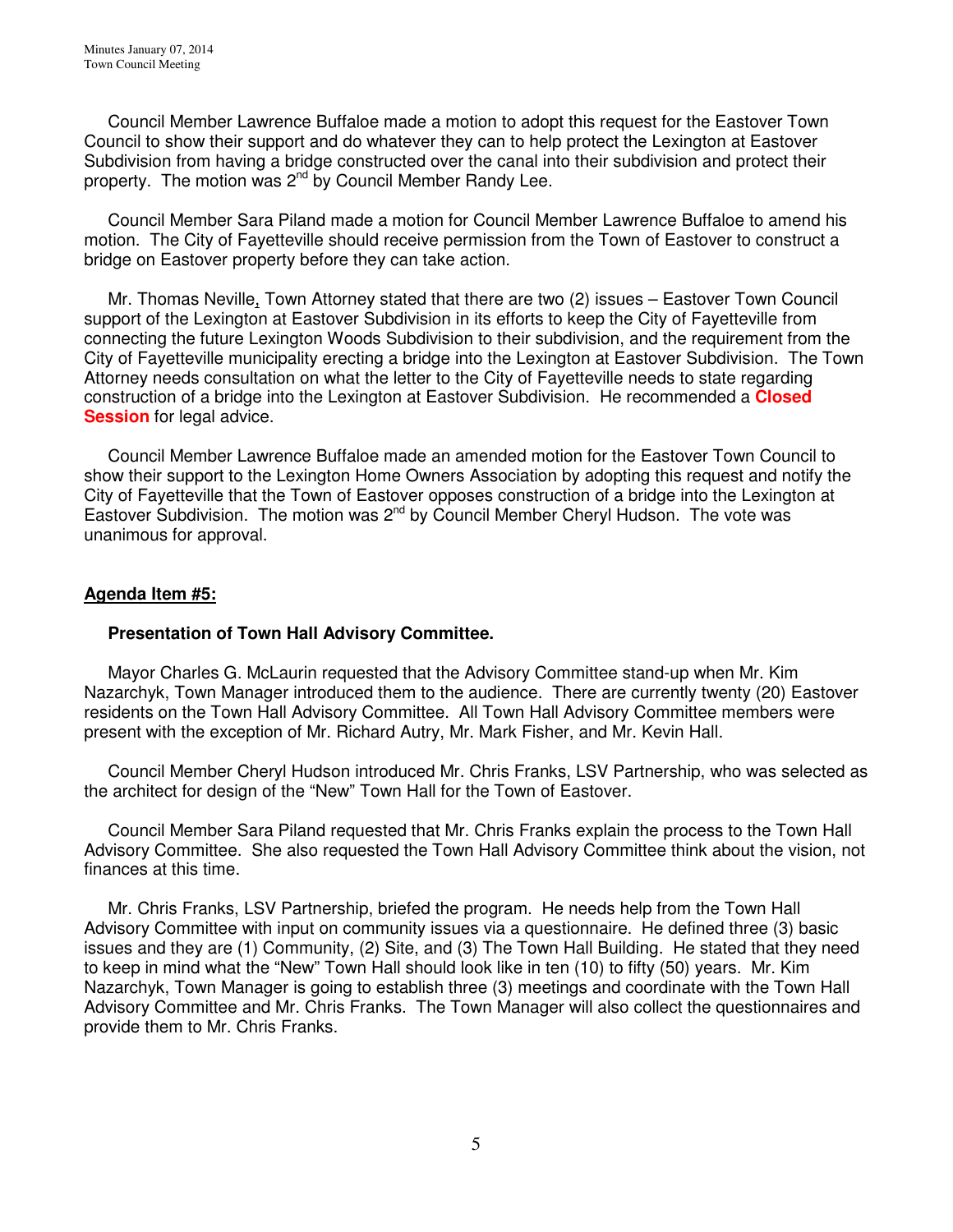## **IX. RECEIVE MAYOR'S UPDATE.**

 Mayor Charles G. McLaurin stated that Moonlight Communications has almost completed the video on the incorporation of the Town of Eastover. The video disk will be placed on the Eastover webpage and a few copies will be available for sale.

 Mayor Charles G. McLaurin asked about the status of School Street. Mr. Kim Nazarchyk, Town Manager, said he briefly discussed it with the new Council and they are going to send a letter to the residents for a decision. If they do not agree with the recommendation, then Eastover is going to consider condemnation on that portion of the street.

 Mayor Charles G. McLaurin said the Eastover Flea Drop was a success, "**Jasper"** the Town of Eastover flea dropped.

 Mayor Charles G. McLaurin reminded the Council that they need to RSVP to the Mid Carolina Council of Government Conference being held on January 30, 2014 at the Agriculture Center in Clinton, N.C.

 Mayor Charles G. McLaurin reminded the Council members that the Mayor's Coalition will be held on Friday, February 7, 2014 from 8 a.m. until 10 a.m. at the Eastover Community Building. The Town of Eastover is the host for this event. Council Member Cheryl Hudson made a motion to approve a budget of up to \$350 to spend on food at the Mayor's Coalition. The motion was  $2^{nd}$  by Council Member Sara Piland. The vote was unanimous for approval.

 Mayor Charles G. McLaurin briefly touched on expansion behind Lexington Subdivision and the homes that Gene Williford is planning on building which will have a great impact on the Town of Eastover. If they make the expansion on the ball park, it will also have a tremendous impact on the Town of Eastover. There are a lot of positive things happening in the Town of Eastover and he hopes everyone stays involved.

# **X. RECEIVE TOWN COUNCIL UPDATE**

 Council Member Sara Piland asked Mr. Mike Mason about the Community Watch. He has established a sign-up sheet for Eastover Residents and will provide alerts, texts, or recorded messages to Eastover residents**.** The next meeting is scheduled for 7 p.m. next Monday at the Community Building.

## **XI. RECEIVE TOWN MANAGERS UPDATE.**

None.